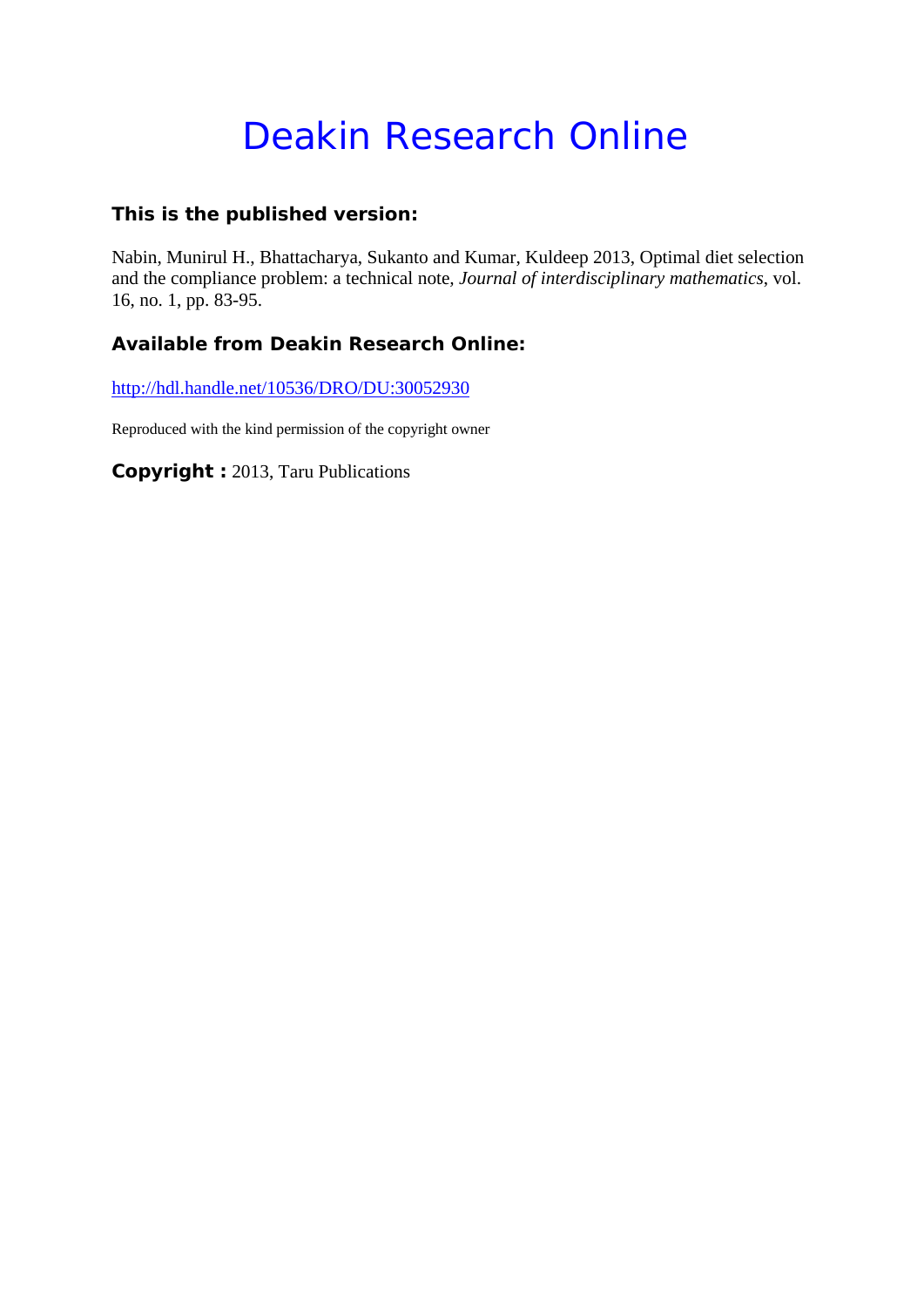This article was downloaded by: [Bond University], [Kuldeep Kumar] On: 02 June 2013, At: 21:25 Publisher: Taylor & Francis Informa Ltd Registered in England and Wales Registered Number: 1072954 Registered office: Mortimer House, 37-41 Mortimer Street, London W1T 3JH, UK



# **Journal of Interdisciplinary Mathematics**

Publication details, including instructions for authors and subscription information: <http://www.tandfonline.com/loi/tjim20>

# **Optimal diet selection and the compliance problem: a technical note**

Munirul H. Nabinl <sup>a</sup> , Sukanto Bhattacharya <sup>a</sup> & Kuldeep Kumar <sup>b</sup> <sup>a</sup> Graduate School of Business, Deakin University, Melbourne, Australia

<sup>b</sup> Faculty of Business, Bond University, Gold Coast, Queensland, Australia

**To cite this article:** Munirul H. Nabinl , Sukanto Bhattacharya & Kuldeep Kumar (2013): Optimal diet selection and the compliance problem: a technical note, Journal of Interdisciplinary Mathematics, 16:1, 83-95

**To link to this article:** <http://dx.doi.org/10.1080/09720502.2013.778497>

### PLEASE SCROLL DOWN FOR ARTICLE

Full terms and conditions of use:<http://www.tandfonline.com/page/terms-and-conditions>

This article may be used for research, teaching, and private study purposes. Any substantial or systematic reproduction, redistribution, reselling, loan, sub-licensing, systematic supply, or distribution in any form to anyone is expressly forbidden.

The publisher does not give any warranty express or implied or make any representation that the contents will be complete or accurate or up to date. The accuracy of any instructions, formulae, and drug doses should be independently verified with primary sources. The publisher shall not be liable for any loss, actions, claims, proceedings, demand, or costs or damages whatsoever or howsoever caused arising directly or indirectly in connection with or arising out of the use of this material.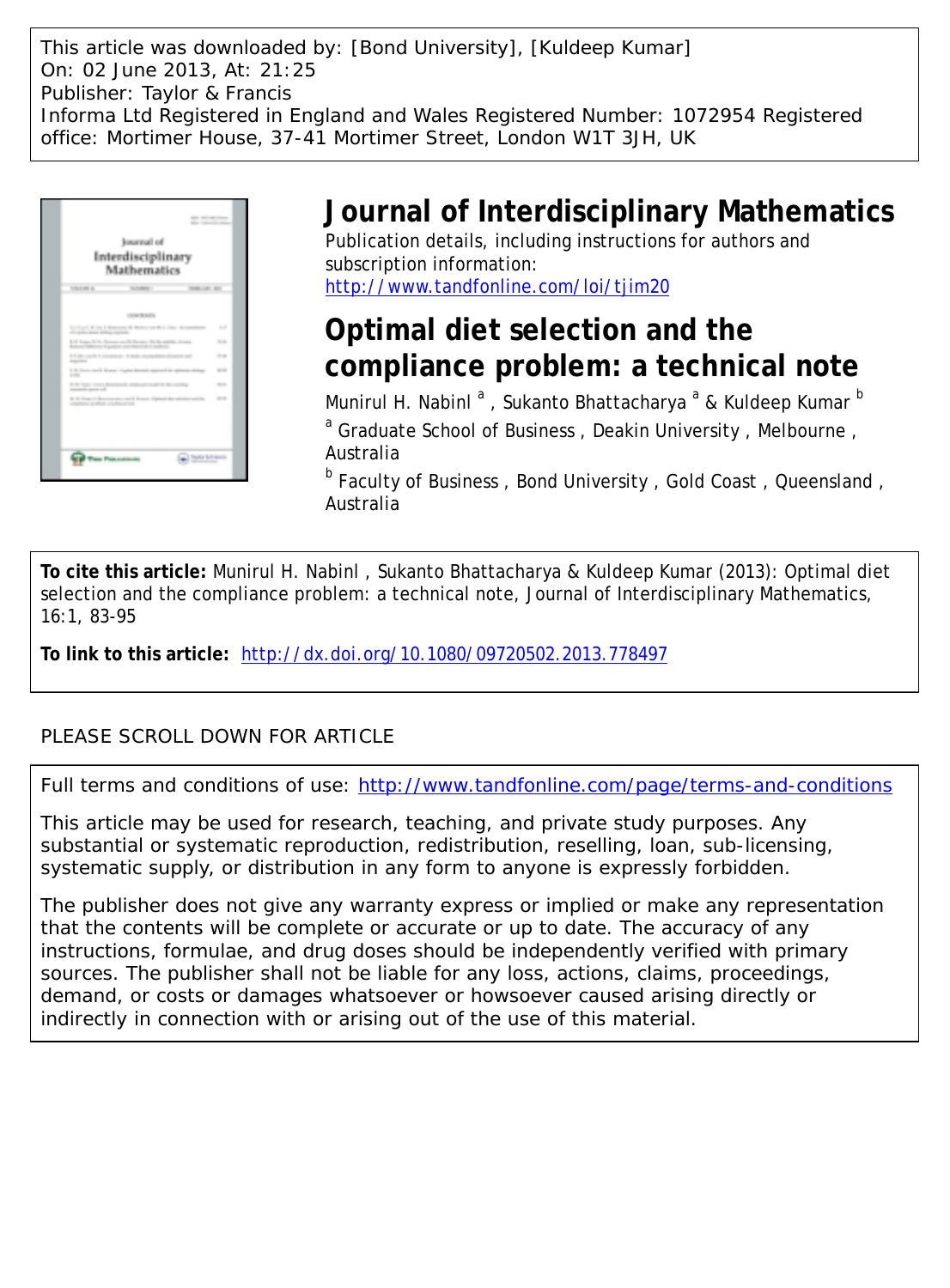#### **Optimal diet selection and the compliance problem: a technical note**

Munirul H. Nabin \*

Sukanto Bhattacharya †

*Graduate School of Business Deakin University Melbourne, Australia*

Kuldeep Kumar §

*Faculty of Business Bond University, Gold Coast Queensland, Australia*

#### **Abstract**

In this paper we have posited an alternative methodology for the least-cost diet selection problem subject to a given set of nutritional constraints. In order to better address the implicit compliance problem, we have re-cast the classical diet selection problem using a two-stage approach whereby in the first stage the dietician decides on the total number of least-cost combinations which satisfy the nutritional requirements and in the second stage, the dietician finds the optimal number of diet plans that have to be formulated. The sec-

ond stage basically involves finding a reduced search space  $n^*$  out of which the dietician will sequentially select one least-cost diet plan after another till a "match" is secured with the patient type to ensurecompliance, which we have argued based on prior literature to be needing more than simply finding the least-cost diet plan. Our posited approach addresses the compliance problem by making it endogenous to the optimal diet selection problem via consideration of different metabolic types.

*Keywords and phrases: least-cost diet, metabolic types, optimal stopping rule*

#### **1. Motivation**

Choosing a right combination of nutritious diet is important for most of us as we consider such choice as a voluntary attempt to control obesity (Campbell, 1994). However, there are also a large number of people

*<sup>\*</sup> E-mail:* munirul.nabin@deakin.edu.au

<sup>†</sup> *E-mail:* sukanto.bhattacharya@deakin.edu.au

<sup>§</sup> *E-mail:* kkumar@bond.edu.au

*Journal of Interdisciplinary Mathematics* Vol. 16 (2013), No. 1, pp. 83–95 © Taru Publications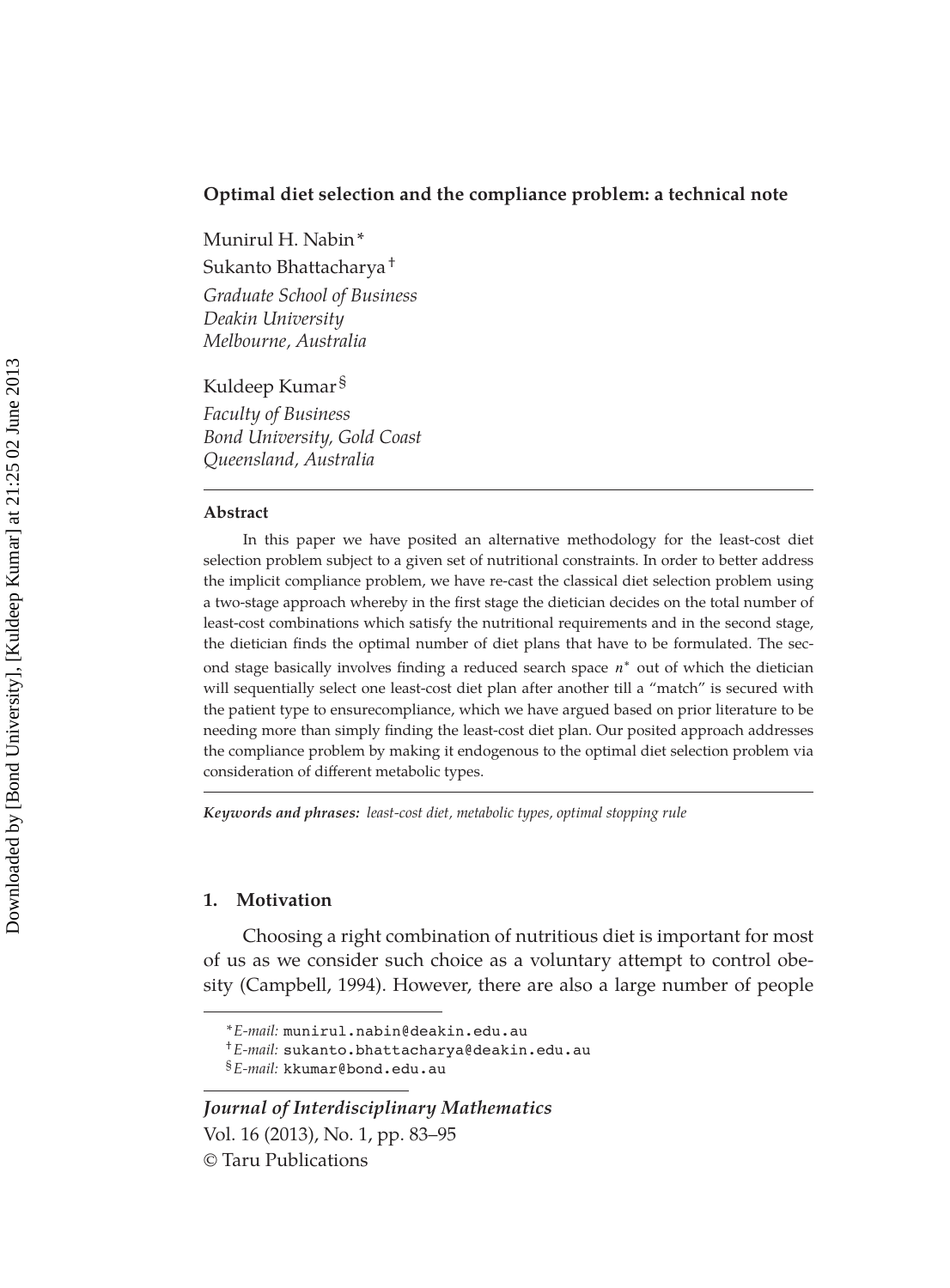for whom choosing a right combination of nutritious diet is not just a voluntary choice – rather it is a vital part of treating a serious medical condition such as heart failure, kidney failure, diabetes etc.

The existing literature on choosing nutritious diet focuses mainly on two importantissues: (i) on achieving the minimum cost of having a nutritious diet and (ii) on addressingthe compliance issue regarding the dietary regimens. The first issue is very important from a viewpoint of a benevolent social planner, in particular, when an economy consists of a significant number of low-income individuals. In such situation, a social planner tries to minimize the cost of having a nutritious diet. The best example is US government's Thrifty Food Plan (hereafter TFP). For given cost and nutrition constraints along with other miscellaneous constraints, the goal of TFP is to choose the food plan that minimizes the gap between the proposed food plan and the current average food consumption pattern of low-income Americans; (Wilde and Llobbera, 2009). Extant literature on choice of nutritious diet largely advocatesvarious mathematical optimization techniques.

Pioneering work in this regard was done by Stigler (1945) using linear programming. His idea was to choose the nutritional diets that minimize the costs while fulfilling the nutritional requirements of the patients. Linear programming has since been used quite often in diet optimization problems (Masset et al 2009).<sup>1</sup> However the major problem with such an optimization technique is that it does not always lead to feasible solutions, especially in case of very low-cost targets, as has been argued recently by Wilde and Llobbera (2009).

Furthermore, any deterministic optimization technique used in choosing nutritional diets assumes that an individual rational patient will always comply with the least cost diets. However, as was originally observed by Stigler (1945), estimated cost of nutritional diets, based on linear programming, implies that dieticians are too generous in their "cultural requirements" for palatability, variety and prestigewhich are rather difficult to encapsulate within a scientifically programmed budget (Walde and LLobrera, 2009). Although the recent literature acknowledges that cost is an important factor for the compliance of dietary regimens but it is certainly not the only factor. Other physiological and behavioural factors also play equally important roles (Cummings *et al.,* 1984). This line of

<sup>1</sup> Pulliam (1975), subsequent to Stigler, also used non-linear programming in solving diet optimization problems with nutrient constraints.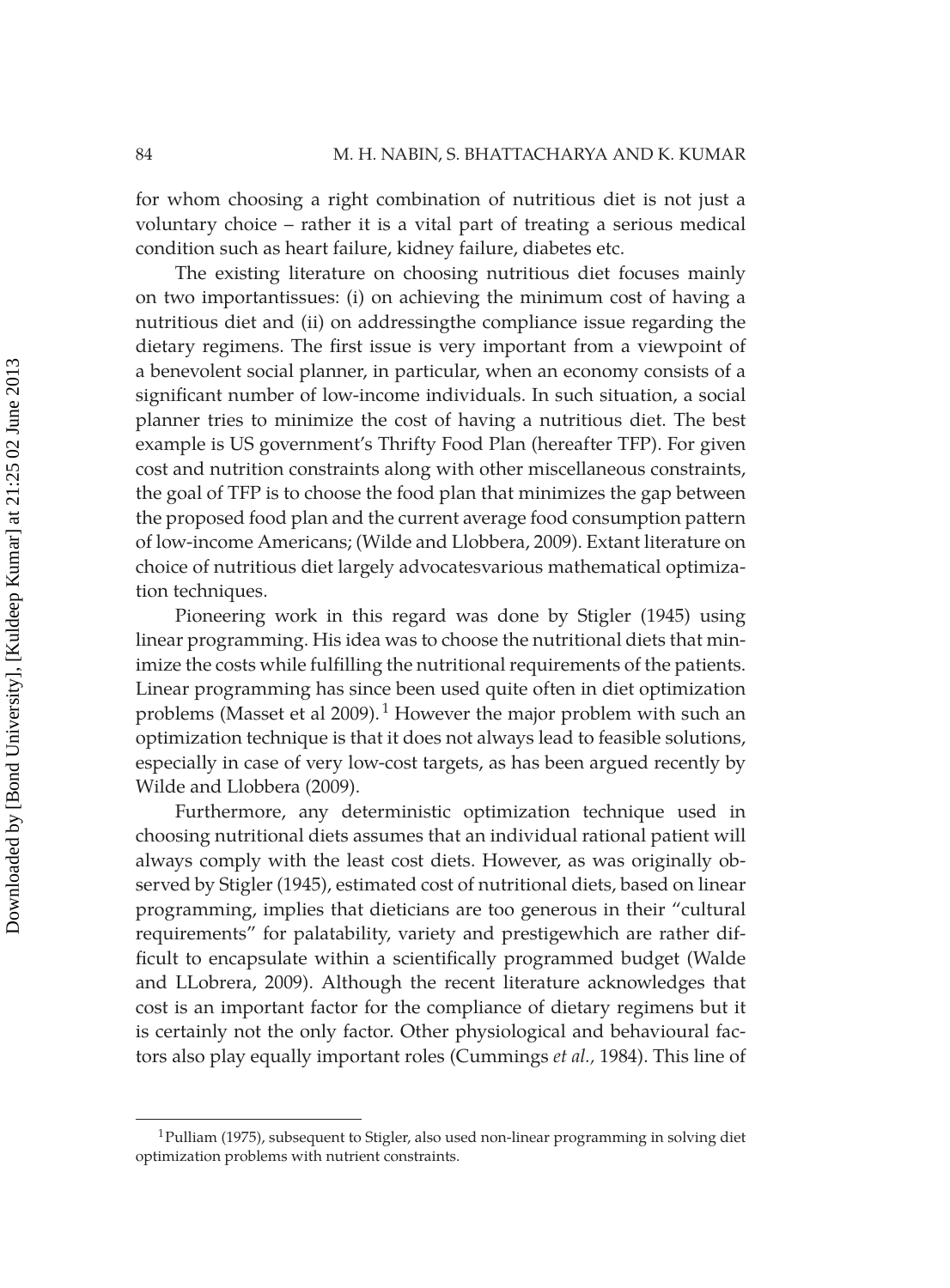argument puts the compliance issue of dietary regimens within a broader framework; addressinga multitude of factors besides cost.

"Compliance" is often defined as *the extent to which anindividual's behavior (in terms of taking medication, following a diet plan or effecting life style changes) coincides with a clinically prescribed regimen* (van der Wal *et al.,* 2006). Compliance with dietary regimens involves a complex interaction of psychological factors. Brownell and Cohen (1995), in their seminal work, has an extensive survey on the various factors related to the compliance of dietary regimens, where they have identified that one of the most important factors for the compliance of dietary regimens is the "coping skill" of an individual patient to the change of dietary requirement. Existing literature has also focused on the patient's metabolism status in relation to food intake, as argued by Adams *et al.,* (2011). For example, Mousain *et al.,* (2004) and Nogovitsina *et al.,* (2005) have found that there exists a positive correlation between relative metabolic disturbances and child's developmental disorder. Indeed, different metabolic status of different people implies that the same food can have different impacts to different people. There also exists an interesting line of research carried by D'Adamoand Whitney (2002) who posited that blood group type is one of the key elements that plays a crucial role in a patient's metabolism status in relation to food intake.2 These studies suggest that there exists a possibility of a "mismatch" between the patients and their dietary recommendations. Such mismatch could arisedue to various reasons. For example, the patients may differ in terms of their "coping skills" to the change of their dietary requirements or they may differ in terms of their metabolisms - so a "universally optimal" diet plan may not exist!

Focus has also been given in the existing literature to measure the degree of compliance. There are mainly three measurements of an individual patient's compliance and these are: (i) behavioral assessment, (ii) self-reporting assessment and (ii) physiological assessment. Cummings *et al.,* (1984) has argued that none of these measuresare free from limitations. For example, both the behavioral and self-reporting assessments have a moral hazard problem, where an individual patient tends to overestimate his compliance with recommendations. As argued by Cummings *et al.,* (1984) such overestimated compliance triggers from the fact that an individual patient has natural desire to report good behaviors, though he

<sup>&</sup>lt;sup>2</sup> Although this explanation subsequently gained popularity within some circles, it was found lacking in terms of clinical evidence and thus hasn't been viewed in a favorable light by the broader scientific community.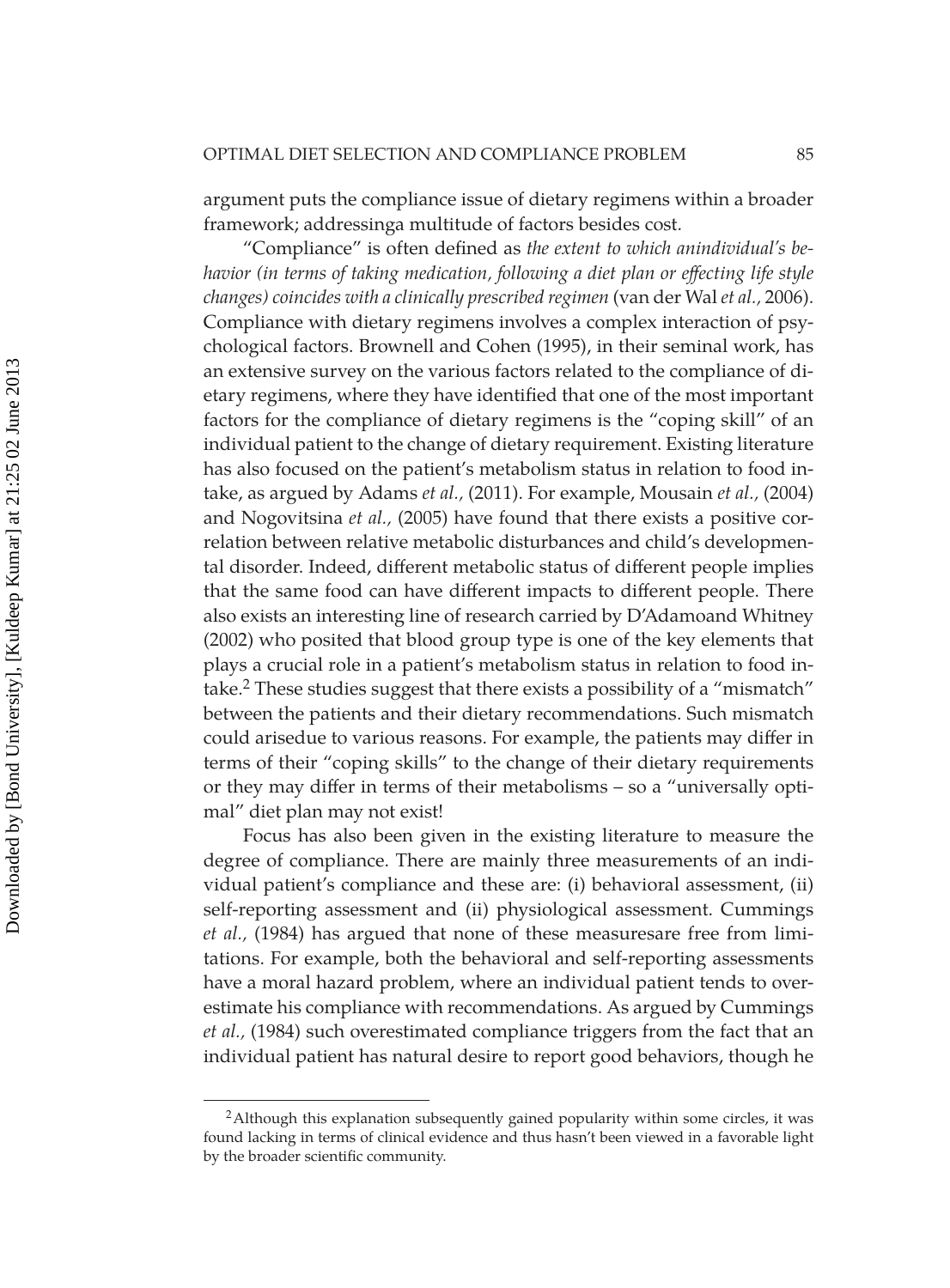may not be following the exact recommendations. This leads to invalidity of the compliance to dietary regimens. In that respect, physiological assessment such as seeking traces of drugs or metabolites in blood or urine samples is relatively better as it is unaffected by human judgment. However, physical measurements are costly and also the patients can be on their "best behavior" for a short while if they know beforehand that they are going to be tested (Cummings *et al.,* 1984). Furthermore, as argued by Cummings *et al.,* (1984), such physiological assessment is also subject to natural recuperative process, physical characteristics of the individual and also on the time the actual measurements are taken.

Following the above discussions, we make the following observations:

**Observation 1:** *Although cost is an important factor in a nutritious diet plan, it does not necessarily solve the compliance problem*.

**Observation 2:** *Mismatches may arise between patients and their recommended dietary intakes which may lead to a compliance problem.* 

**Observation 3***: A better way to address the compliance problem could be found by making it endogenous to the optimal diet selection problem.*

The above observations motivate our paper in the following ways: firstly we allow an individual dietician to choose the set of optimal dietary intakes that incur the least cost as well as satisfy the minimum nutritional intake; secondly, we allow the dietician to search sequentially within the set of optimal dietary intakes in order to identify the matched dietary intake for his patient. The sequential search approach is important (in finding the match) for two reasons: (i) as argued by DeGroot (1970), the sequential search is the best way to reduce the total risk because one can stop search as soon as one finds the match, hence it is also efficient process and (ii) this sequential approach can also partly address the problems involved in compliance regarding the dietary regimens. The following section discusses our model in details.

#### **2. Proposed mathematical model**

We consider a typical situation where there is one dietician who makes a plan of dietary intake for his patient. We assume that there are two classes of nutrients and these are  $S_1$  and  $S_2$  such that  $S_1 := \{x_k | k = 1, 2...n \}; k \in N\}$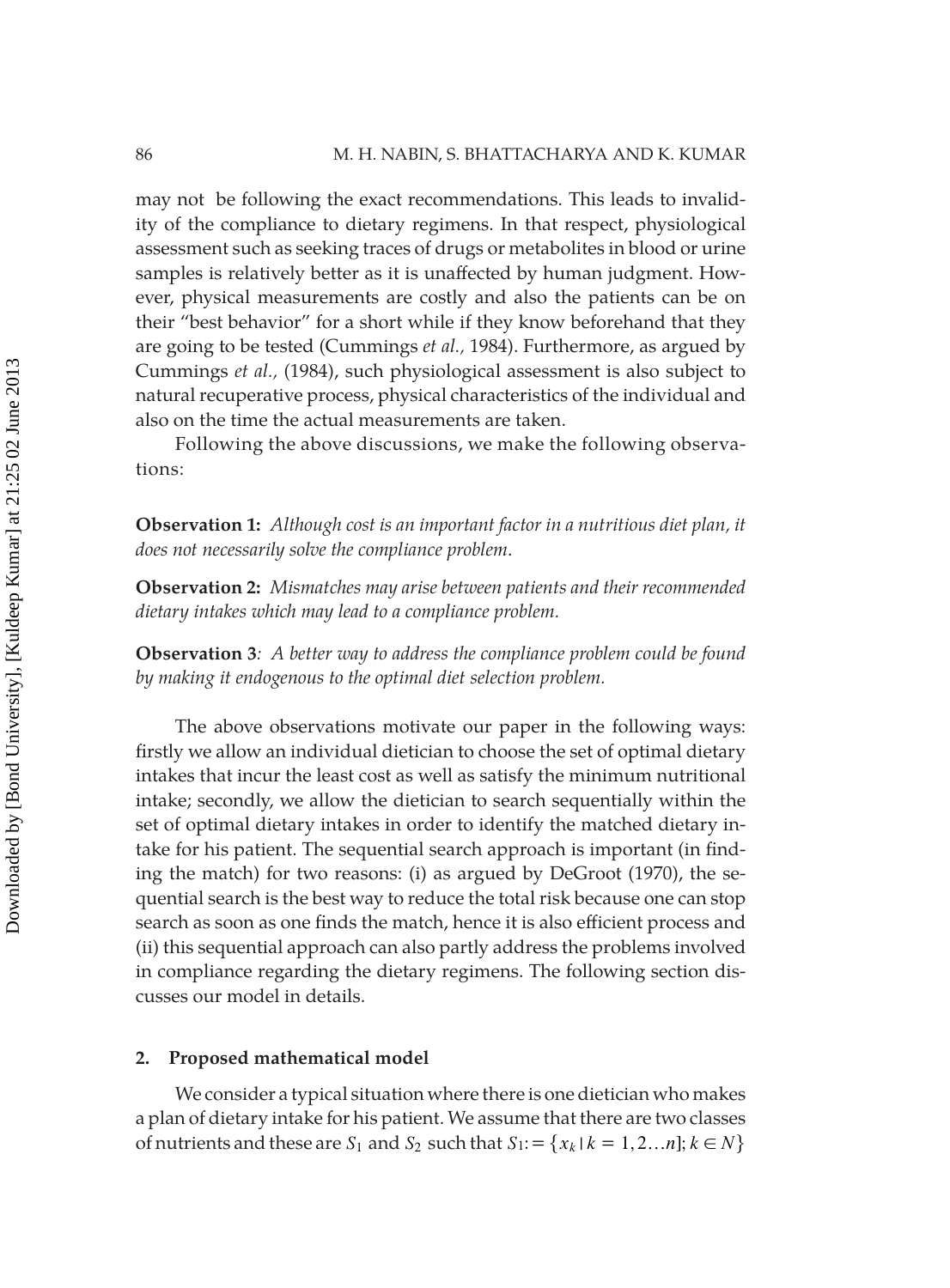and  $S_2 := \{y_k | k = 1, 2, \ldots n \}; k \in N\}$ <sup>3</sup> For the sake simplicity and tractability, we assume that both sets  $S_1$  and  $S_2$  are finite, mutually exclusive and they have the same number of elements. The intuition is as follows: suppose *S*1 and *S*2 represent two classes of nutrients,for example, carbohydrates and proteins; and within each class there are n items of food. Therefore, we assume that, given two different classes of nutrients, a dietician has to make a plan of dietary intake for a patient that comprises of one item of food selected from each class of nutrient. Illustratively, in the state of Jharkhand, India, the Chief Minister recentlyset up a program called the "dal-bhat" (lentil-rice) where the aim is to provide a nutritional diet to the poor people at a cost of 9 US cents (The Times of India, 16<sup>th</sup> September, 2011). Note that thisprogram consists of two items of food (i) lentils, which contains proteins and minerals and (ii) rice, which contains carbohydrates. Therefore an optimal diet plan will necessarily require an optimal combination of these two food items.

If we denote the nutrient value of dietary intake as *q*, then we can formally write  $q = \varphi(x_k, y_k)$  (i.e.q can be stated as a "production function" of the food items). We assume that the function  $\varphi(.)$  satisfies the Inada conditions i.e. (i)  $\varphi(0,yk) = \varphi(xk,0) = 0$  and (ii)  $\varphi(xk,yk)$  is subject to diminishing returns (Inada, 1963). A dietician makes his decision in two stages: Stage 1: the dietician has to choose the set of least-cost combination of foods that satisfies the nutritional requirement; and Stage 2: the dietician has to search sequentially for the matched dietary intake within the optimal set of least-cost combination of foods as obtained in Stage 1. The following sections explain these two stages.

#### 2.1. *Least-cost combination of foods and nutritional requirements*

A dietician has to choose the combination of dietary intakes that not only incur the least cost but also satisfy allnutritional requirements. Given the two classes of nutrients, the total possible combinations will be  $n^2$ . For example, let  $S_1 := \{x_1, x_2\}$  and  $S_2 := \{y_1, y_2\}$  so that each class of nutrient has two items of food i.e.  $n = 2$ . Therefore, the total number of possible combinations will be  $2^2 = 4$  and these are  $\{(x_1, y_1), (x_1, y_2), (x_2, y_1), (x_2, y_2)\}.$ The problem with the dietician is to choose the least-cost combinations of food items that also satisfy the nutritional requirement; among the  $n^2$  total number of possible combinations. If we assume that the per unit of prices

 $3N$  refers to set of natural numbers.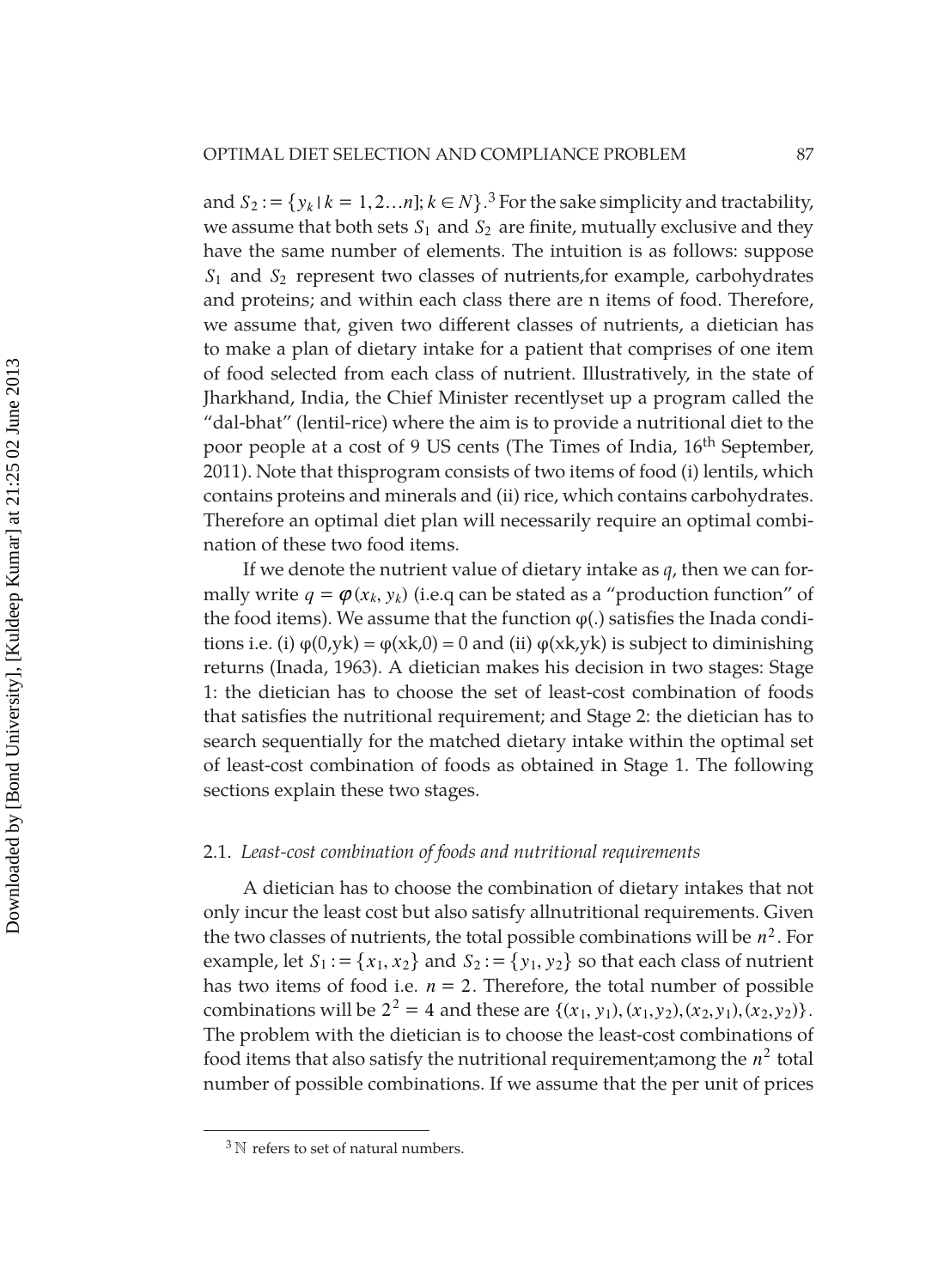of  $x_k$  and  $y_k$  are  $P_{x_k}$  and  $P_{y_k}$  respectively then an dietician faces the following objective function:

$$
\min_{\{x_k, y_k\}} C = P_{x_k} x_k + P_{y_k} y
$$
  
s.t.  $x_k \ge 0$ ;  $y_k \ge 0$   
and  $\phi(x_k, y_k) \ge r$  (1)

In the above problem,  $\varphi(x_k, y_k) \ge r$  represents the nutritional constraint, where *r* is the minimum nutritional requirement. By multiplying objective function with −1 and using the *Lagrangian multiplier λ*, we obtain the following function, which needs to be maximized:

$$
\max_{\{x_k, y_k\}} \mathcal{L} = P_{x_k} x_k - P_{y_k} y_k + \lambda [\phi(x_k, y_k) - r] \tag{2}
$$

Using the *Kuhn-Tucker conditions*, one can observe that  $\lambda > 0$ ,  $x_k > 0$ and  $y_k$   $>$  0 (Kuhn and Tucker, 1951). The condition for an "interior solution" is as follows: 4

$$
\frac{\phi_{x_k}(x_k, y_k)}{P_{x_k}} = \frac{\phi_{y_k}(x_k, y_k)}{P_{y_k}}
$$
\n(3)

With the help of (3), one can derive the optimal amount of  $x_k^*$  and  $y_k^*$ , which are as follows:

$$
x_k^* = f\left(r, \frac{P_{y_k}}{P_{x_k}}\right)
$$
  

$$
y_k^* = f\left(r, \frac{P_{x_k}}{P_{y_k}}\right)
$$
 (4)

Where, both  $x_k^*$  and  $y_k^*$ , are increasing with respect to  $r$  and cross prices, but decreasing with respect to their own prices. The dietician will then sequentially choose from the set of least-cost combination items that satisfies the nutritional requirement i.e.  $S_i^* := {\phi(x_k^*, y_k^*)},$ where  $i = \{1, 2, \ldots t\}$ . Note thatwe assume that  $t = n^2$  without loss of generality.<sup>5</sup> The following figure graphically illustrates the least-cost

<sup>&</sup>lt;sup>4</sup>This is a standard result; hence we have omitted the details of the calculation.

<sup>&</sup>lt;sup>5</sup>While  $t < n<sup>2</sup>$  is possible, this will not qualitatively change our fundamental results.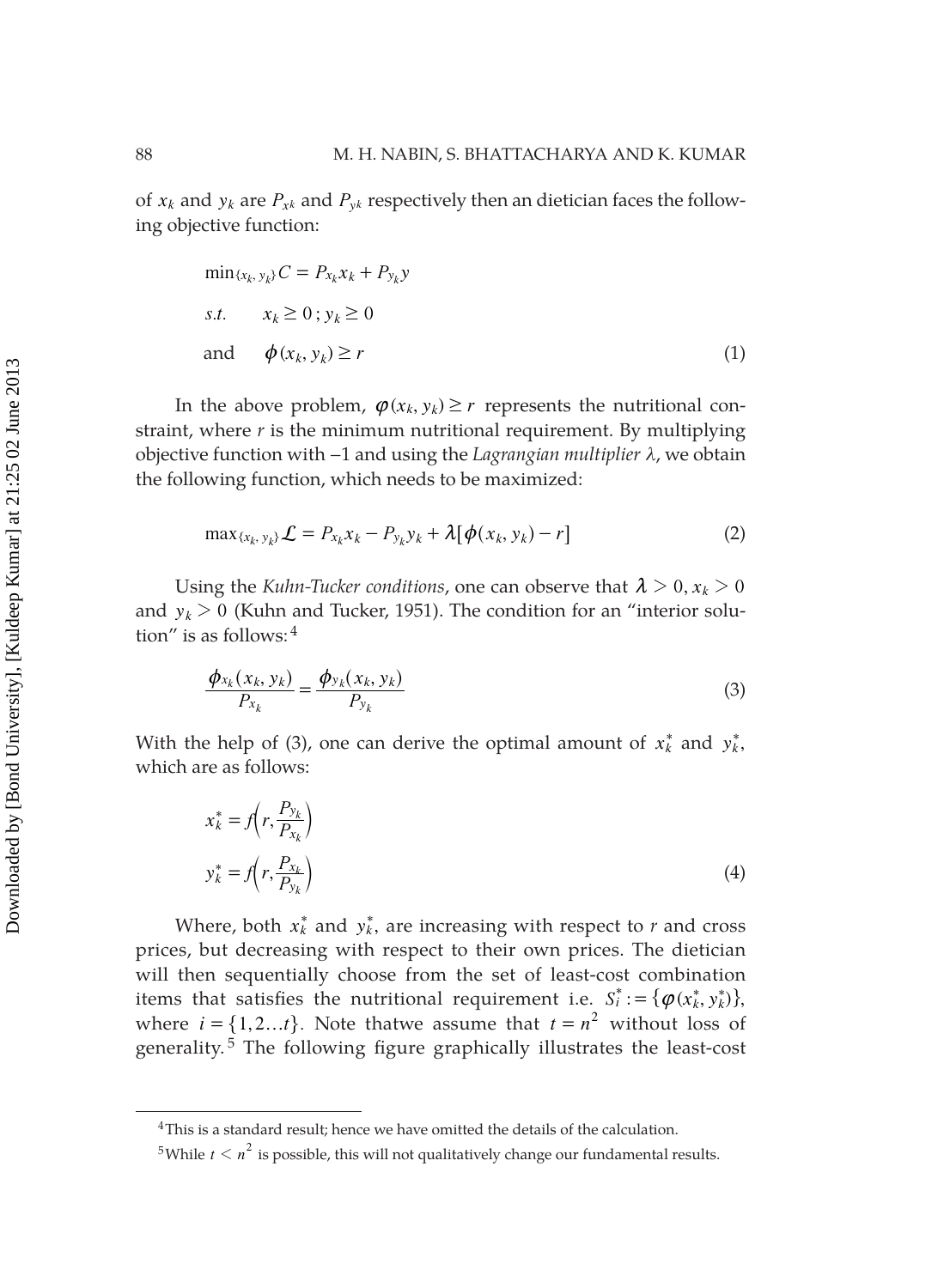

**Figure 1**

**Least-cost combination of food items satisfying the nutritional requirements**

combination of food items that satisfy the nutritional requirements as an isoquant.

#### 2.2. *Sequential search and optimal stopping*

The set of least-cost combination of food items that satisfy the nutritional requirements have been already got in Stage 1 as follows:

$$
S_i^* := \{ \varphi(x_k^*, y_k^*) \}, \text{ where } i = \{1, 2...n^2\} \text{ and } k = \{1, 2...n\} \tag{5}
$$

After obtaining relevant information from an individual patient, a dietician recommendsa diet combination  $S_g \in S_i^*$ , where  $g \in i$ . However, the dietician's recommendation is based on a sequential search i.e. he will recommend one combination of diet at a time, each of which are chosen from his least-cost combination diets i.e.  $S_i^*$ . The idea is that a dietician will try with the first combination of diet  $-$  if it fails then he will try the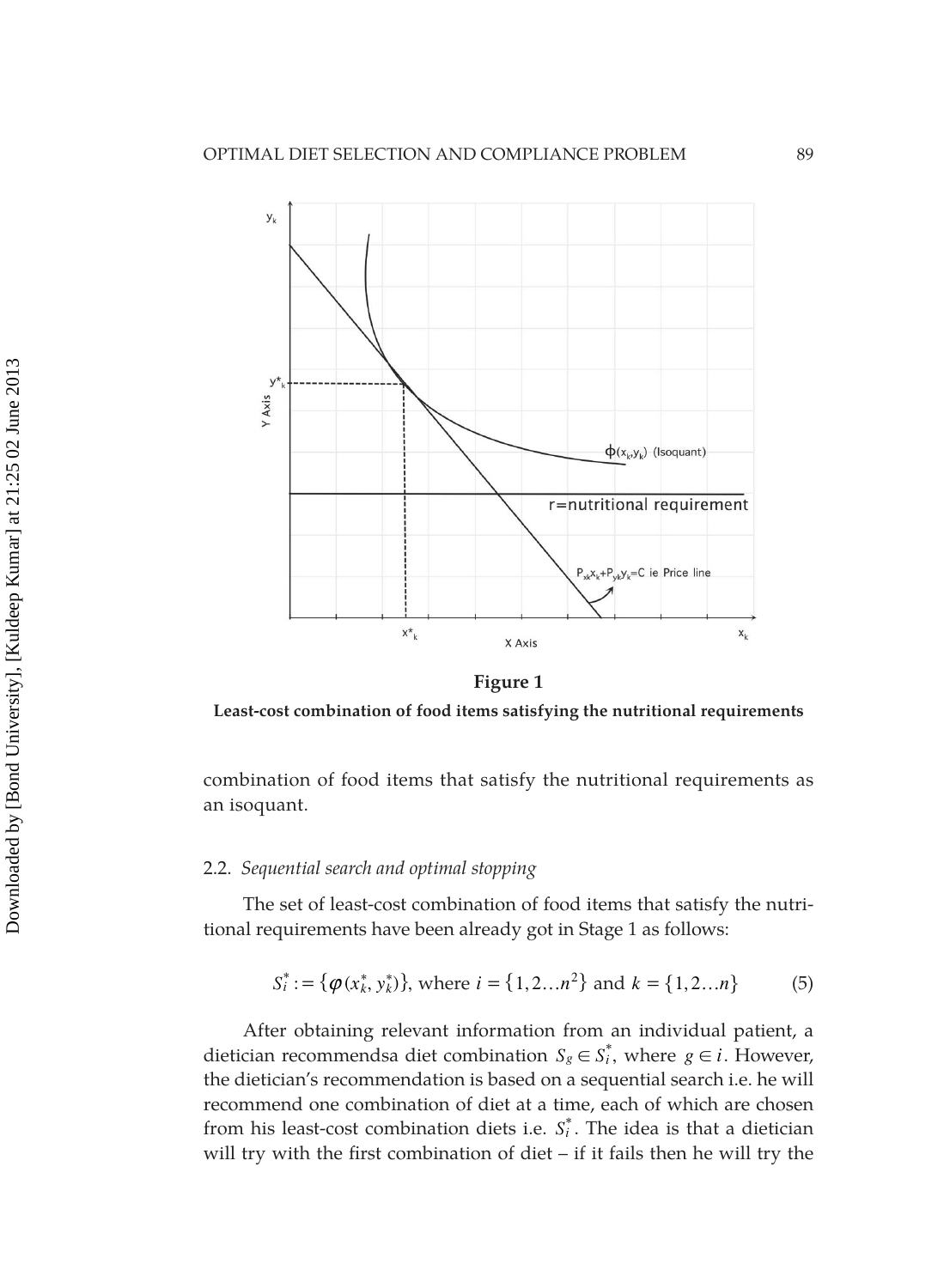second one and so on. However, such sequential search process is based on the dietician's belief systemas is posited below.

#### 2.2.1. Dietician's belief system (two-state)

We assume that each least-cost combination of nutritional diet has twostates:  $\{s_1, s_2\}$  which is a random process i.e. each state has a certain probability to occur; and an individual patient belongs to either of two metabolic types:  $\{t_1, t_2\}$ . We shallcall it a matched dietary regimen if  ${s_i, t_i}$  where  $i = \{1, 2\}$ , otherwise we call it a mismatch. This implies that a dietician has to find out the match through sequentialsearch, which is similar to a clinical trials process. Since the dietician does not know the state as well as the type of an individual patient, he forms the following belief: the probability that first state will occur is  $p$  and the probability that second statewill occur is (1-p) i.e.  $Pr{s_1} = p$  and  $Pr{s_2} = (1 - p)$ 



**Figure 2**

**A schematic representation of the dietician's prior belief system (two-state)**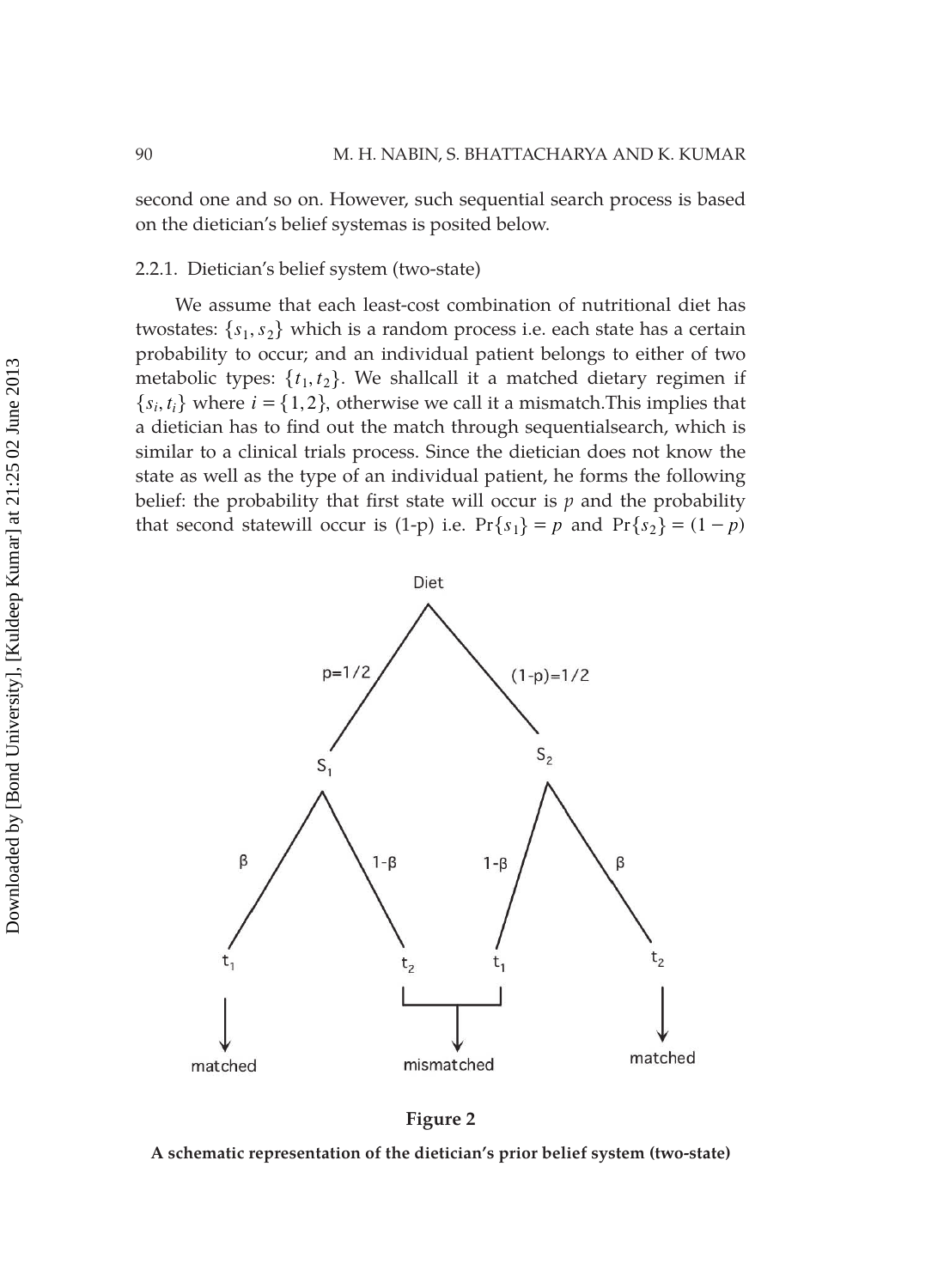respectively. For simplicity, we assume that  $p = \frac{1}{2}$ . Furthermore, the patient will be matched with probability  $\beta$  i.e.  $Pr\{s_i, t_i\} = \beta$ ; hence the probability of mismatch will be  $Pr{s_i, t_j} = 1 - \beta$ , where  $i = j = \{1, 2\}$ and  $i \neq j$ . The following figureschematically represents thisprior belief system.

Based on the above probability tree i.e.prior belief system, an individual dietician forms his "reward function" *R* which is as follows: if the patient's type is matched with the state the reward will be *y* i.e.  $R(s_i, t_i) = y$ . However, if the patient's type is mismatched then the reward will be  $R(s_i, t_j) = y - c$ , where *c* is a *coefficient of confidence* of the dietician forgetting a match at the first go. If the *coefficient of confidence* is a small value then the dietician will compensate for that by formulating more number of diet plans as "back-up". On the other hand if the coefficient of confidence is a large value then the dietician will formulate fewer diet plans as he will be "more confident" of getting a match. Without any loss of generality or intuitive validity we make an assumption that  $(y - c) \ge 0$ .

Given the above prior beliefs, an individual dietician calculates the expected reward functions (for both matched and mismatched cases) from his posterior beliefs, which are as follows:

$$
E(R(si, ti)) = \frac{1}{2} \beta y \text{ (when it is matched)}
$$
 (6)

$$
E(R(si, tj)) = \frac{1}{2} (1 - \beta) \cdot (y - c)
$$
 (when it is mismatched) (7)

This implies that irrespective of his posterior beliefs, the expected reward from the mismatch to the dietician will be always the same.

#### 2.2.2. Deriving an optimal stopping rule for the dietician's search

An individual dietician, will *ex-ante* choose the optimal number of least-cost combination of nutritional diets i.e. n. Let us assume that  $\Phi$  is the probability that a dietician will recommend the next best least-cost combination to hispatient when the previously chosen oneturns out to be a mismatch. Therefore  $\Phi = 0$  if the diet which was chosen originally is a match, otherwise  $\Phi = 1$ . Since the dietician chooses the diet sequentially to find out the match, thisex-antesearch problem can be solved intuitively using adynamic programming approach as follows:

$$
V_{l+2}^{e}(n) = \max_{n} \{ R_{t}^{e} + \phi V_{t+1}^{e}(n) \}
$$
\n(8)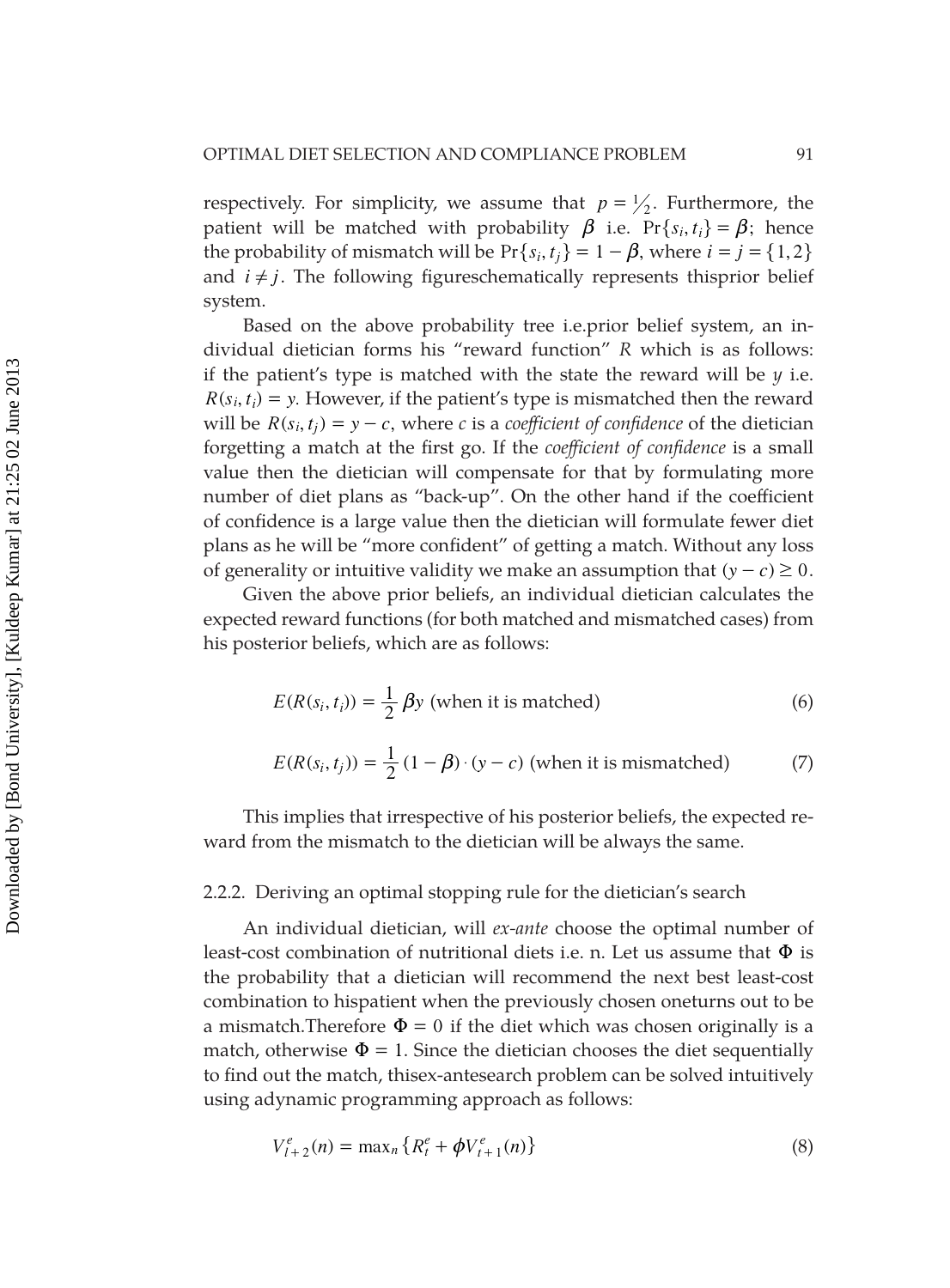Equation (8) indicates that the expected value of the objective function in  $t + 2$  period, i.e.  $V_{l+2}^e(n)$ , is equal to the maximum of the current expected value  $R_t^e$  plus the probability that it will go to next period where the expected value is  $V_{l+2}^e(n)$ . This implies that if the match occurs at period *t* then  $\Phi$  will be zero and the maximum expected return *ex-ante* will be  $\frac{1}{2}$   $\beta$ y. However, if there is no match in that case  $\Phi = 1$  and  $R_t^e = \frac{1}{2}(1 - \beta)(b - c)$ i.e. the dietician has to choose a different least-cost combination of food items in the next period. In the next period, the remaining number of the least-cost combinations is  $n^2 - 1$  and there are again two possible outcomes i.e. either a matchor a mismatch.Therefore, it is binomial process where the expected number of matches from choosing *xi* samples is always obtainable as  $\sum x_i f(x_i) = \sum x_i \binom{n^2 - x_i}{x_i}$  $_{i}f(x_{i}) = \sum x_{i} \binom{n^{2} - 1}{x_{i}}$  $\sum x_i f(x_i) = \sum x_i {n^2 - 1} \ \beta^{x_i} (1 - \beta)^{(n^2 - 1) - x_i} = (n^2 - 1)\beta.$ Therefore, viewed as a binomial process,the expected value function becomes  $V_{t+1}^e = \frac{1}{2} (n^2 - 1) \beta y$ .

The *ex-ante* dietician's reservation value of *n* (also the *optimal stopping rule* when a mismatch occurs in the very first period) will be as follows:

$$
R_t^e = V_{t+1}^e \Rightarrow \frac{1}{2} (1 - \beta)(y - c) = \frac{1}{2} (n^2 - 1) \beta y
$$
  

$$
\Rightarrow n = \sqrt{1 + \frac{(1 - \beta)(y - c)}{\beta y}} \equiv n^*
$$
 (9)

Equation (9) tells us the optimal number of least-cost combination of nutritional diets that a dietician should formulate for each of his patients. As long as  $n^* < n^2$ , this will increase the dietician's operating efficiency by reducing the overall search space. Of course, if the probability of getting a match first time is one i.e.  $\beta = 1$  then  $n^* = 1$  as per intuitive logic.

#### **3. Numerical analysis and conclusion**

We present the result of our numerical analysis in a graphical form in the following figure where  $\beta$  is increased from 0.01 to 1 in step sizes of 0.01 on the horizontal axis and the corresponding values of *n*\* are plotted on the vertical axis for different levels of *c* which is varied as a percentage of y in our analysis from 0% to 100% in step sizes of 5%.

The maximum size of  $n^*$  (corresponding to  $\beta = 0.01$ ) is obtained as 10 for  $c = 0\%$  of *y* (i.e. for  $c = 0$ ) and the minimum size of  $n^*$  is obtained as 1 for *c* = 100% of *y*. This implies that so long as the total number of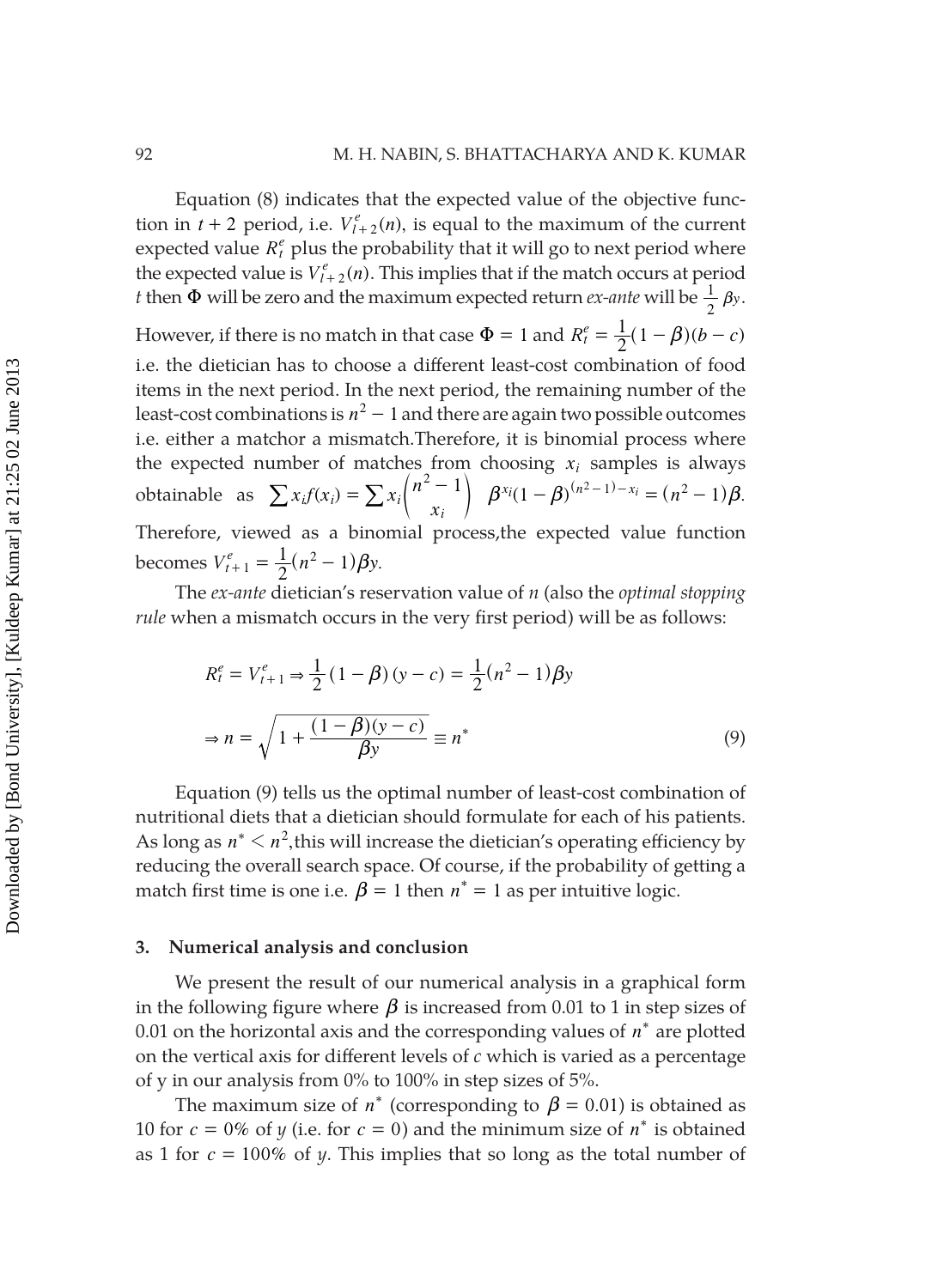

#### **Figure 3**

**Graphical plot of numerical analysis result with c ranging from 0% to 100% of** *y*

least-cost combinations of food items available to the dietician that can satisfy the nutritional requirements (obtained in Stage 1) is  $t (= n^2) > 10$ , then the dietician will only formulate a maximum of ten different diet plans if the probability of getting a match the very first time is close to zero (e.g.  $\beta$  = 0.01 in our analysis). However this will be the case when the coefficient of confidence of getting a match the first time is at its lowest (i.e.  $c = 0$ ). If this *coefficient* of *confidence* is at its highest point, then  $n^*$ reduces to 1, which is what one will expect as per intuitive logic. We have posited an alternative methodological approach to the classical diet selection problem. Our approach is distinct from earlier ones in the literature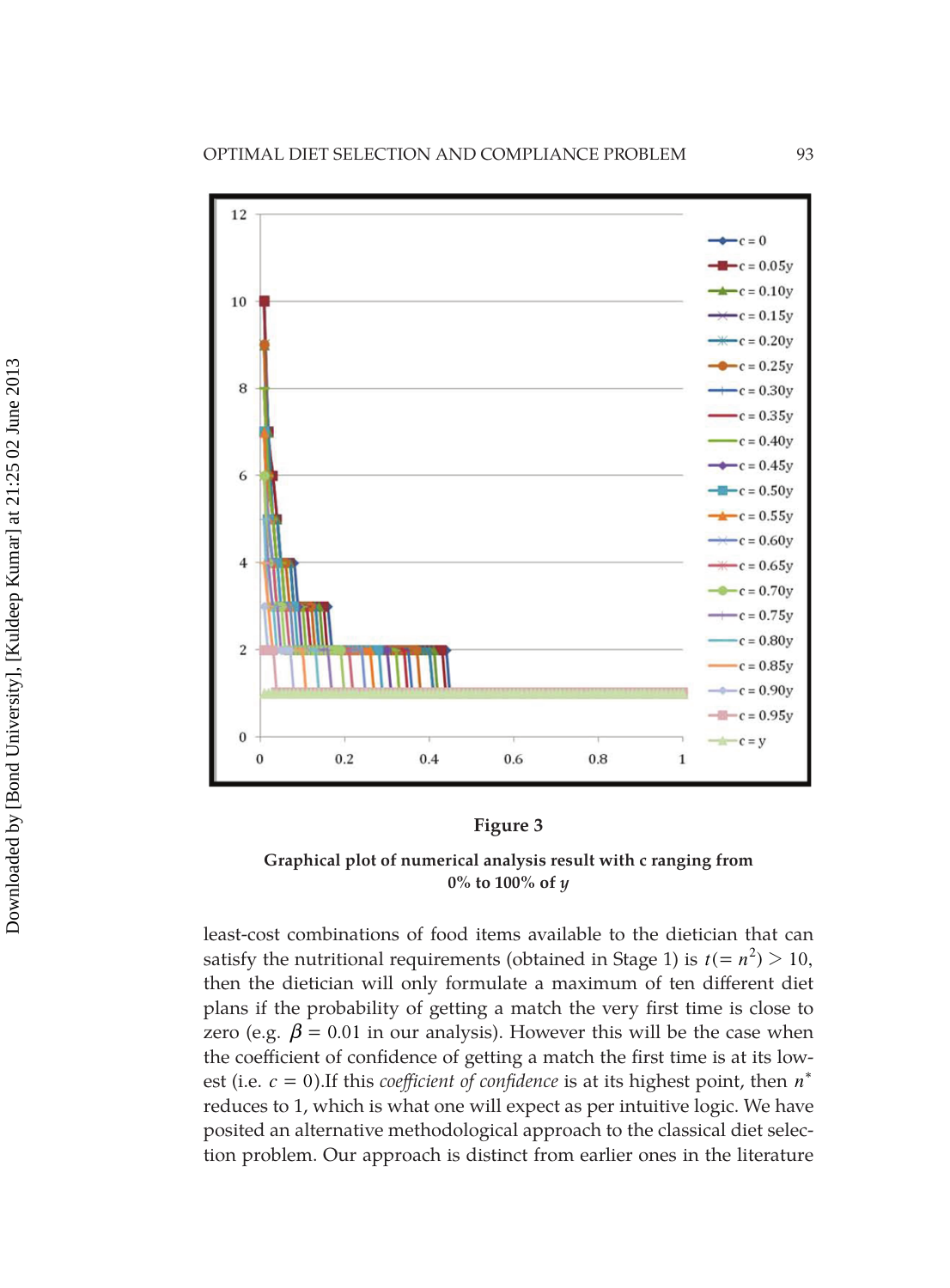as we have set it up as a two-stage process whereby the dietician determines all possible least-cost combinations of the food items that satisfy the required nutritional constraints in the first stage and subsequently in the second stage, formulates *n*\* optimal number of diet plans out of all the possible least-cost combinations. The benefit is that it better addresses the compliance problem by making it endogenous to the overall diet selection problem and also increases the operational efficiency of the dietician so long as  $n^* < n^2$  by reducing the space within which the dietician has to execute a sequential search. The proposed model is limited to a *two-state version* and an interesting future research direction could be to extend this to more number of states for diets and also metabolic types so as to enhance applicability.

#### **References**

- [1] Adams, J. B., T. Audhya, S. McDonough-Means, R. A. Rubin, D. Quig, E. Geis, E. Gehn, M. Loresto, J. Mitchel, S. Atwood, S. Barnhouse and W. Lee, "Nutritional and Metabolic Status of Children with Autism vs. Neurotypical Children, and the Association with Autism Severity", *Nutrition & Metabolism*, Vol. 8(34), 2011, pp. 1–32
- [2] Brownell, K. D. and L. R. Cohen, "Adherence to Dietary Regimens 2: Components of Effective Interventions", *Behavioral Medicine*, Vol. 20(4), 1995, pp. 155–164.
- [3] Campbell, K. A., (1994). "Compliance with Chronic Dietary Regimens: Measurement, Prediction, and Outcome", *Open Access Dissertations and Theses*.Paper 2985,last retrieved on 15th August 2012 from http://digitalcommons.mcmaster.ca/opendissertations/2985
- [4] Carlson, A., M. Lino, W-Y. Juan, K. Hanson, and P. P. Basiotis . *Thrifty Food Plan,* (CNPP-19). U.S. Department of Agriculture, Center for Nutrition Policy and Promotion. 2007*.*
- [5] Cummings, K. M., J. P. Kirscht, M. H. Becker, and N. W. Levin, . "Construct Validity Comparisons of Three Methods for Measuring Patient Compliance", *Health Services Research,* Vol. 19(1), 1984, pp. 103–116.
- [6] D'Adamo, P. J. and C. Whitney, *Eat Right for Your Type*, GP Putnam's Sons, New York. 1998.
- [7] De Groot, M. H., *Optimal Statistical Decisions,* McGraw-Hill, New York. 1970 .